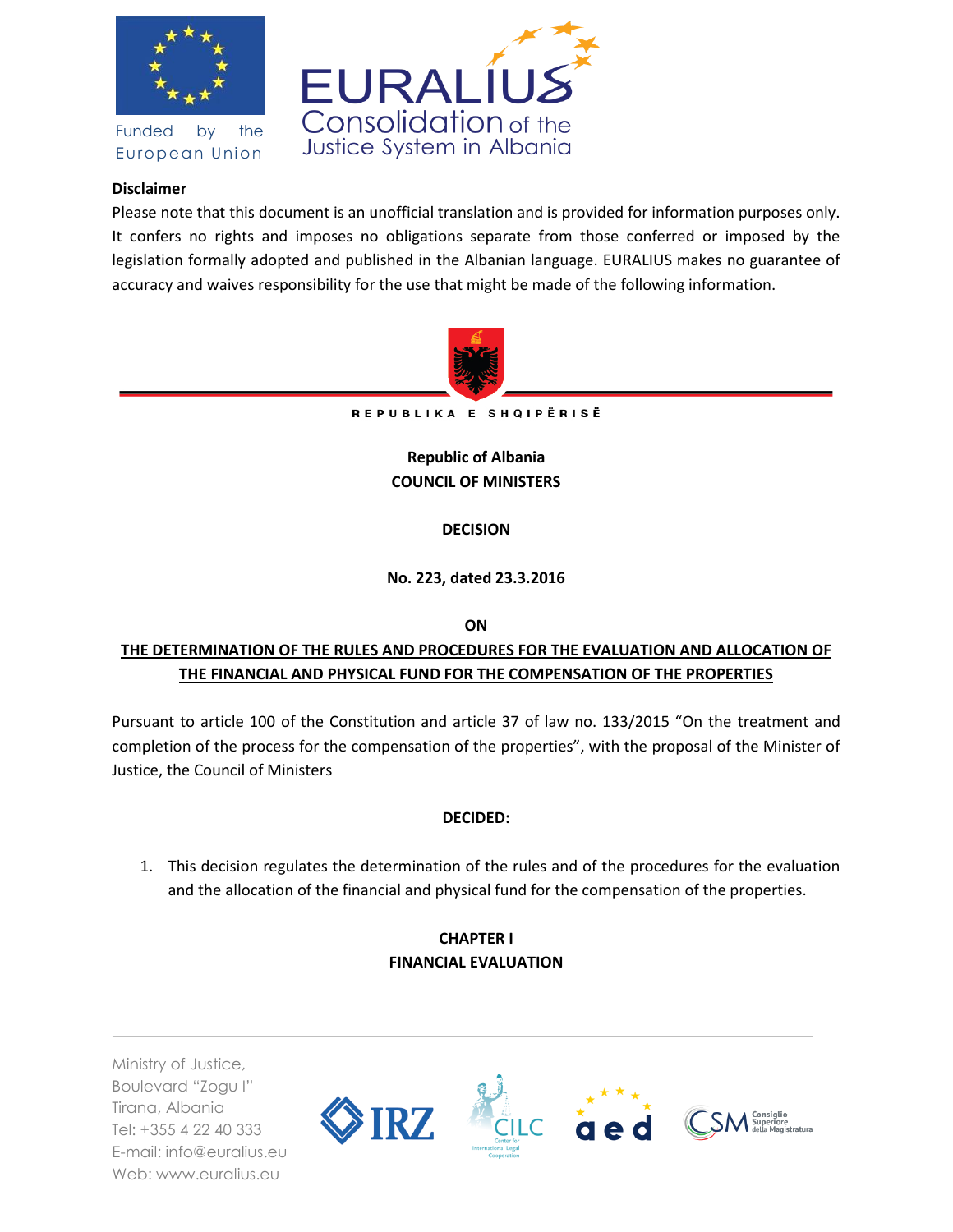

- 2. The Property Treatment Agency (hereinafter referred to as "PTA") evaluates financially all the final decisions, which have recognized the compensation right in the Republic of Albania, according to the chronological order, starting from the earliest decision.
- 3. For the effect of the compensation and the execution of the final decisions, the PTA evaluates financially the decisions based on the values determined in the value map, defined in law no. 133/2015, "On the treatment of the property and the completion of the process of the property compensation", proceeding as follows:
- a) evaluates financially the property recognized for evaluation, based on the cadastral category the property used to have at the expropriation moment, based on the value map;
- b) evaluates financially the restituted property, determining the difference between its value according to the cadastral unit and the value of this property according to the cadastral category at the moment of the expropriation;
- c) the difference from the financial evaluation of the physically restituted or compensated property in the recognized land shall be deduced from the financial evaluation of the recognized property, according to this procedure:
	- i. If the financial evaluation of the property that is recognized for compensation is higher than the financial evaluation of the physically restituted/compensated land in the recognized land, then the difference shall be compensated to the subject;
	- ii. If the financial evaluation of the property that is recognized for compensation is smaller than the financial evaluation of the physically restituted/compensated property in the recognized land, then the subject is considered compensated.
- ç) Regarding the decisions which have recognized only the right to compensation, the evaluation shall be made based on the cadastral category of the property at the time of expropriation, according to letter "a", above;
- d) The cadastral category of the property origin shall be determined based on the legal documentation administered in the file, or providing that the determination of the latter is absent, the map that is nearer to the expropriation time shall be used for the determination of the cadastral category. In the cases when the PTA, with reference to the documentation it possesses, is under objective incapacities to evaluate the final decision, then the compensation decision shall be evaluated financially with the minimal price determined in the value map for that administrative unit and for that property category;
- dh) The financial evaluation of the final decision which has recognized the compensation right shall be done by having as reference the cadastral category, according to the origin of the property, which is closer to the property that will be compensated. Providing that several cadastral categories, of the same origin with the one of the property, of the same distance and of different values, are found close to the property that shall be compensated, then, the zone with the highest price shall be used as reference for the calculations.

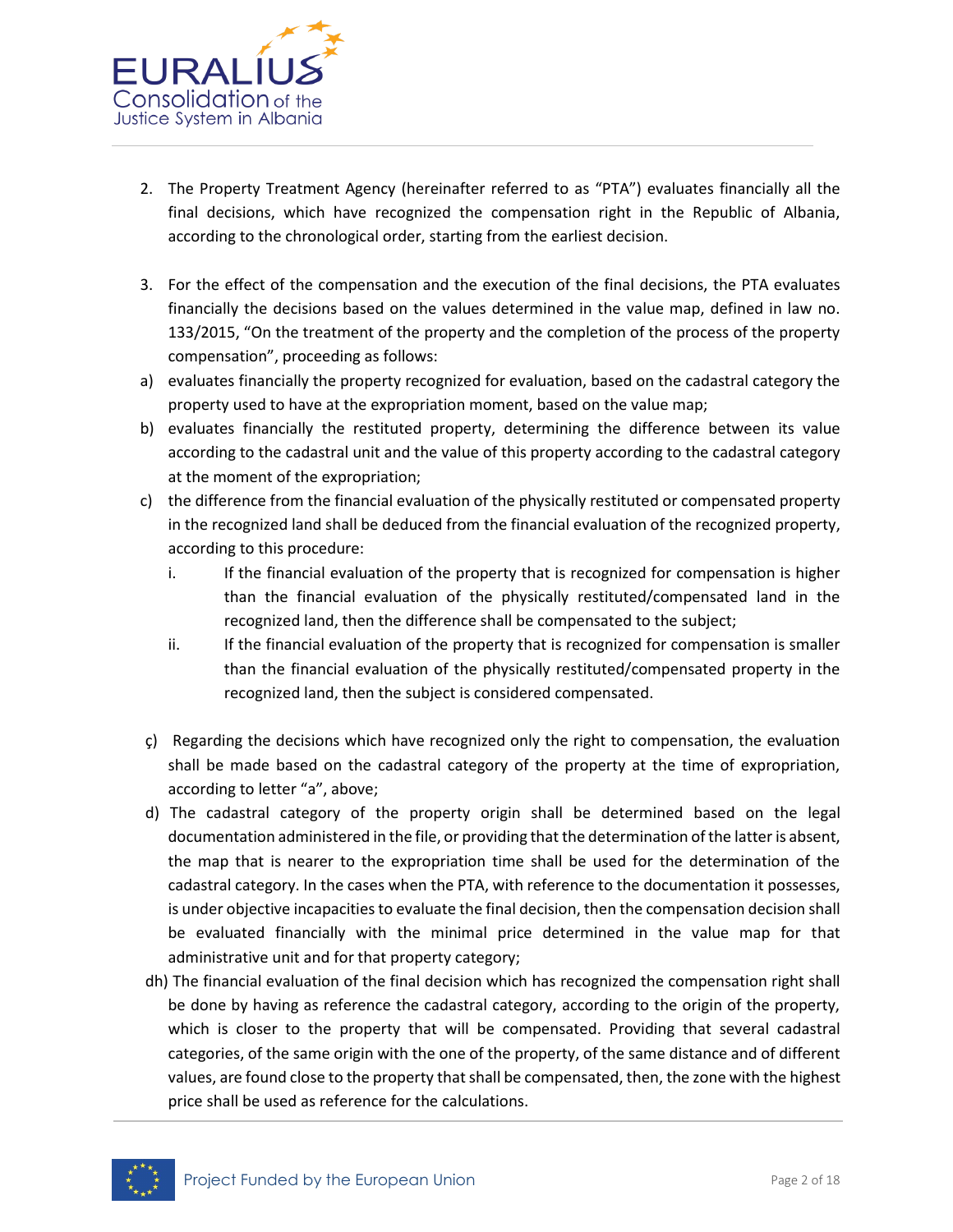

- 4. The value of the shares, obligations, financial compensation or of any other type of compensation, including the legal provisions for the division of the agricultural land, benefited by the subject or his heirs earlier, shall be deduced by the amount calculated for compensation.
- 5. With regard to the final compensations which have recognized the right to compensation, which have a value and which have not been executed yet, the PTA shall make their financial evaluation, adding to the specified value the index according to the official inflation value and the bank interest, based on the annual median issued by the bank of Albania until 24.2.2016. The PTA requires from the Bank of Albania and INSTAT the respective coefficients of the official values of inflation and the annual average bank interests.
- 6. In the cases when there are cases of the overlapping of the right for compensation, the PTA evaluates the decision for compensation and continues with the procedures for its execution in the parts which do not have an overlapping. For the part that has an overlapping, the agency deposits the respective value in a special bank account of the agency, which shall be paid after the final solution of overlapping, solved by the parties upon an agreement with each-other or through judicial ways.

# **CHAPTER II REGISTER OF FINAL DECISIONS**

- 7. The PTA creates the register of the final decisions which recognize the right for property compensation for the expropriated subjects. The format of this register is done according to the format in annex no. 1, enclosed to this decision.
- 8. The register of the compensation decisions is created, maintained, administered and updated by the PTA.
- 9. The shortcomings of the documentation administered by the applicant shall be presented in this register, which becomes public in the official webpage of the PTA, in the Bulletin of the official notifications and/or in the media.
- 10. The interested subjects, within a 6-month period, from the date of the publication of the register, shall complete the missing documentation, published by the PTA, necessary for the financial evaluation of the compensation decision, and may contribute and complete the information presented in the register for the respective decision.
- 11. In the case when shortcomings are identified by the subject or the PTA regarding the published information, the register is updated by the PTA.

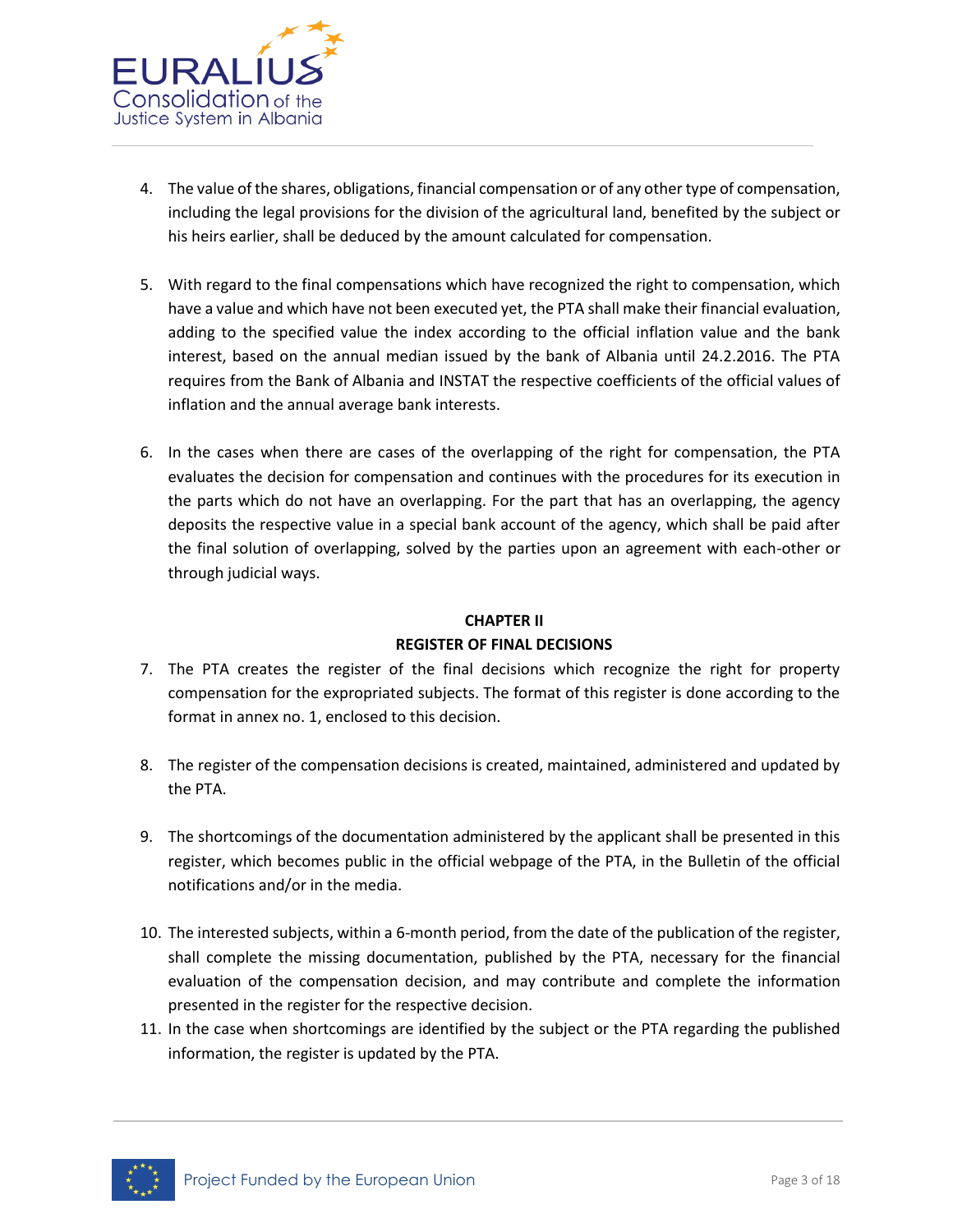

- 12. During the process of the financial evaluation of the final compensation decisions, providing that shortcomings are identified in the documentation necessary to carry out this evaluation, then these shortcomings are reflected in the register and are published in the official webpage of the PTA and in the Bulletin of the official publications. The interested subjects may complete the shortcomings published within the 6-month term from the publication date.
- 13. After the financial evaluation of the decisions, which have recognized the right for compensation, the PTA publishes the register according to the chronological order of the date of the decisions.
- 14. In the final decisions on compensation, when the preemption right is stipulated, the subjects are entitled to waive from the preemption right towards compensation, within a term of one year, from the date of the publication of the register.

#### **CHAPTER III**

### **COMPENSATION PROCEDURES AND THE ALLOCATION OF THE FINANCIAL AND PHYSICAL FUND**

- 15. The compensation of the subjects starts after the decision on the evaluation of the property becomes final. The decision becomes final when:
	- a) The time limit stipulated in paragraph 3, article 19 of law no. 133/2015, has expired and there is no appeal;
	- b) The interested subjects and the State Advocacy declare that they will not appeal;
	- c) There is an appeal and the review has been completed in the courts of all the instances, including the High Court.
- 16. The subjects, which have a final decision evaluated financially, are entitled to apply for compensation. The PTA continues the procedures for the compensation of the subjects according to the chronological order starting from the earliest decision, by reviewing and verifying the documentation according to form no.1, in annex no. 2 attached to this decision.
- 17. All the final decisions, evaluated financially as agricultural land, forest, meadow and pasture shall benefit physical compensation from the land fund, according to letter "b", of paragraph 1, of article 8, law no. 133/2015.
- 18. All the final decisions, evaluated financially as land, benefit financial compensation from the financial compensation fund up to the measure of 50 000 000 (fifty million) ALL, according to letter "a", paragraph 1 article 8 of law no. 133/2015 and the remaining part of the final decision evaluation shall be compensated physically from the land fund.

In the cases when, according to the final decision on the land, it results that the remaining part is up to 5% bigger than the value of 50 000 000 (fifty million) ALL, then the subject shall be compensated for all the value, in the cases when, according to the final decision evaluation, it results that the remaining part is bigger than 5% on the value of 50 000 000 (fifty million) ALL,

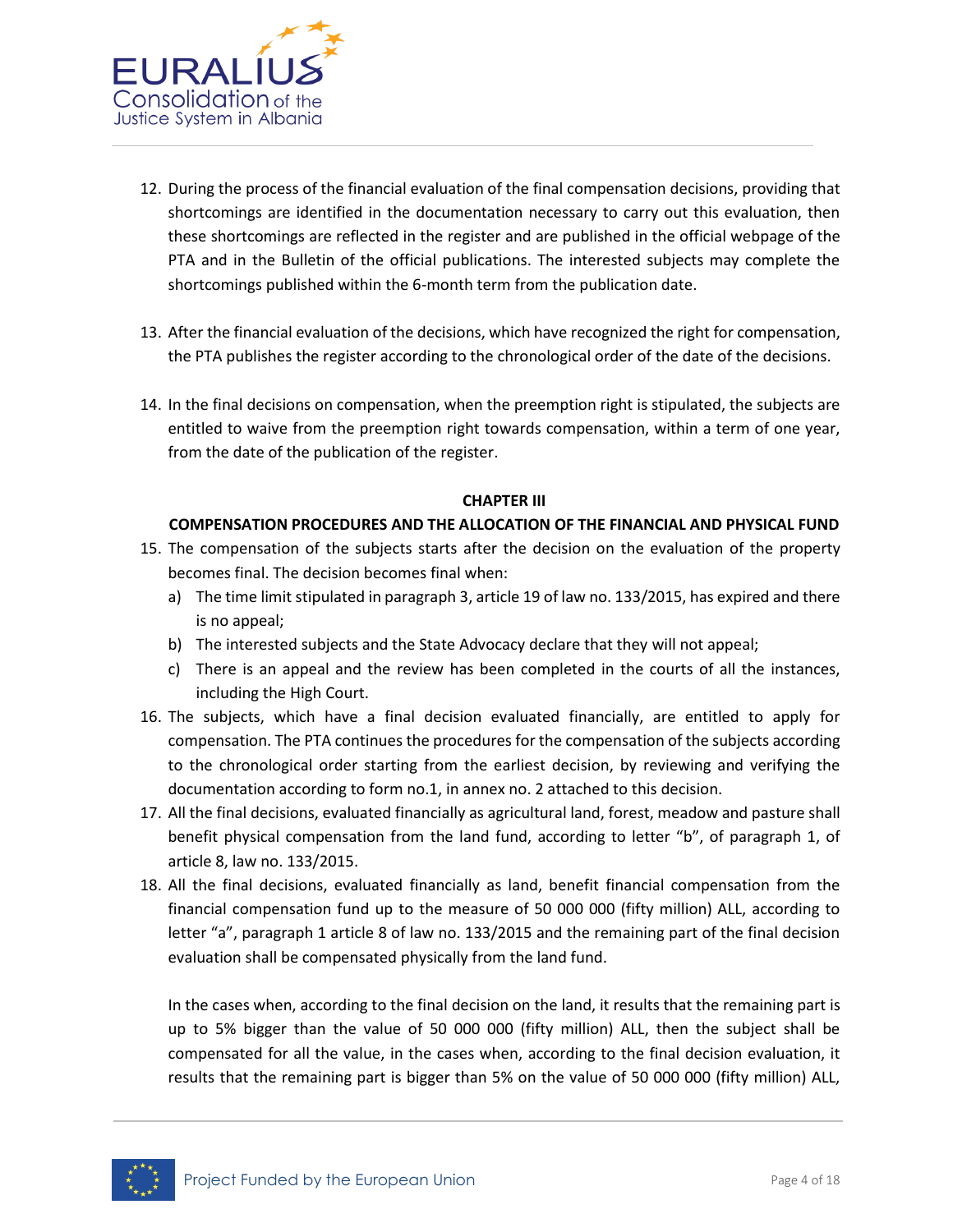

then the subject shall be compensated physically from the land fund for the difference out of 50 000 000 (fifty million).

- 19. The criterion for the allocation of the land fund for physical compensation is that the PTA shall select the property which geographically is the closest to the property recognized for compensation.
- 20. The PTA reviews the documentation of the subjects, by verifying the documentation issued by the respective institutions. In the cases when the PTA deems that an administrative investigation is necessary for the execution of the final decision, then it carries out the investigatory administrative procedure, according to the procedures stipulated in the Code of the Administrative Procedures.
- 21. The PTA notifies publicly, through the official webpage of the institution, through the Bulletin of the official announcements and/or in the media, the list of the subjects which benefit from the Property Compensation Fund.
- 22. All the subjects which have a final compensation decision, despite its chronological order and type of the cadastral category of the evaluated property, are entitled to apply at the PTA with a special request, where they express the will to be compensated financially. The special requests for financial compensation shall be treated according to this procedure:
	- a) Not more than 1/3 can be used out of any budgetary annual fund for the special requests of financial compensation;
	- b) All the applicants, who express the will to be compensated financially with a special request, shall apply at the PTA within the year of the opening of the budgetary annual funds of the financial compensation;
	- c) After the application for financial compensation with a special request, the PTA prepares the financial evaluation of the property despite the chronological order of the decision;
	- ç) In the case of some applications for compensation with a special request, the chronological order of the date of the decisions for these applications shall be implemented.
- 23. The subjects who express the will to be compensated financially with a special request shall benefit compensation from this fund, according to this procedure:
	- a) When the subject requires to be compensated financially within 1 year, then the subject benefits 20% of the compensation value and waives from the rest of this value;
	- b) When the subject requires to be compensated financially within 3 years, then the subject benefits 30% of the compensation value and waives from the rest of this value;
	- c) When the subject requires to be compensated financially within 5 years, then the subject benefits 40% of the compensation value and waives from the rest of this value.

Priority shall be given to the applications which require to be compensated financially within 1 year from the requests for compensation within 3 or 5 years.

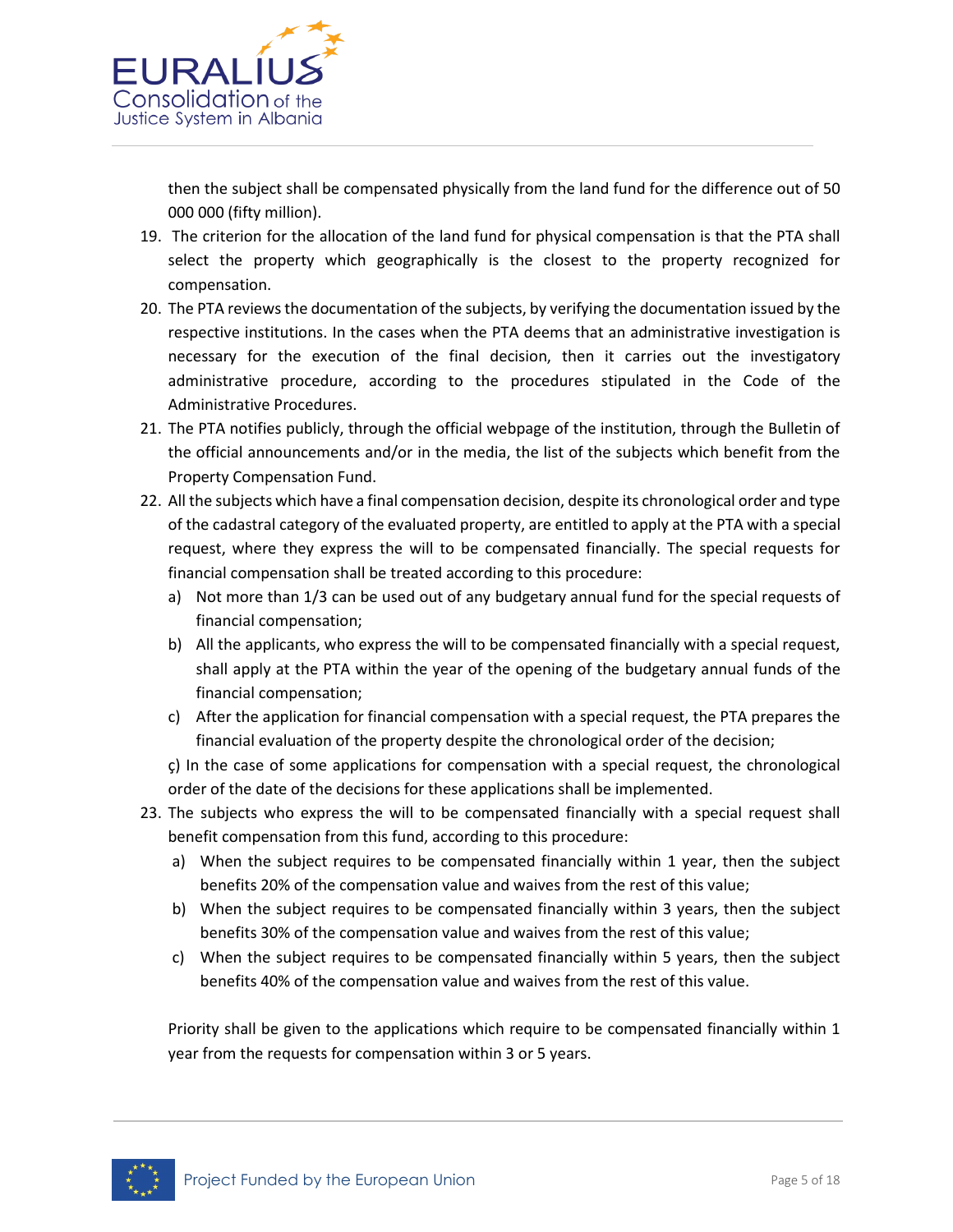

If 1/3 of the annual budget is not exhausted with the applications according to letter "a", priority is given to the applications for financial compensation within 3 years, towards the request for compensation within 5 years.

In case 1/3 of the annual budget is not exhausted with the requests according to letters "a" and "b", the compensation for the requests of letter "c" shall continue, compensating the subjects and, according to the chronological order, priority shall be given to the earlier final decisions.

Regarding the applications according to letter "b", the compensation value is divided in 3 installments, 10% per each year, meanwhile regarding the applications according to letter "c", the compensation value is divided in 5 installments, 8% per each year. In the case of a winner, the respective value out of 1/3 of the annual budget shall be preserved in the account of the PTA and the respective percentage is stipulated at the beginning of every budgetary year, according to the above specification.

- 24. The special requests for financial compensation shall be compensated in full value according to the respective percentage, even though the value exceeds the measure stipulated in paragraph 18 of this decision.
- 25. If 1/3 of the annual budget, programmed for the special requests for financial compensation, is not exhausted/allocated, then this value is allocated to the subjects according to the chronological order in a normal financial compensation procedure.
- 26. The subjects, who possess a final compensation decision are entitled to apply with a special request for financial compensation. The PTA continues the procedures by reviewing and verifying the documentation, according to form no. 2, in annex no. 3 attached to this decision.

### **CHAPTER V**

## **PHYSICAL COMPENSATION WITH AN AUCTION AND WITH OTHER CASES**

- 27. All the subjects with a final decision, which recognizes the right for compensation, despite the chronological order, are entitled to participate in the auction, if they express the will through the request to benefit physical compensation from the land fund, despite the chronological order.
- 28. If the final decision, which applies for the auction is not evaluated financially, the PTA proceeds with the financial evaluation of this decision, despite its chronological order.
- 29. The physical compensation through an auction shall be realized for the state properties, being a part of the land fund, as well as for the state objects which have passed through the privatization phases, but it was impossible to sell them. The subjects apply and express the will for physical compensation though an auction, according to form no.3, in annex no.4, attached to this decision.
- 30. All the subjects who possess a final compensation decision may participate in the auction. In the cases when the final compensation decision has a smaller value than the value of the property, being the auction object, then the subject's request shall be refused.

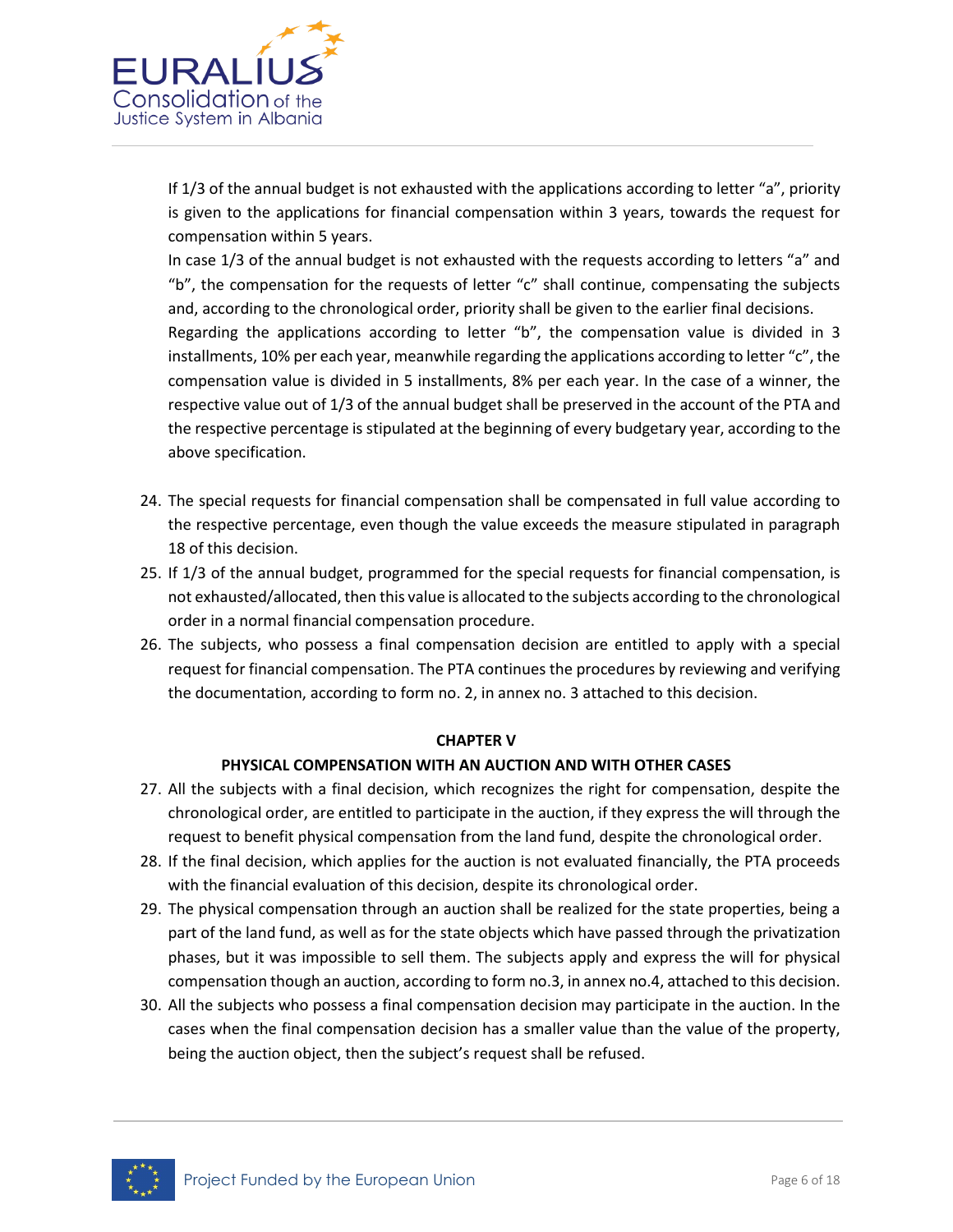

- 31. The PTA makes a public notification on the organization of the auction on its webpage, in the Bulletin of the official notifications and, accordingly, in one of the newspapers distributed throughout the territory of Albania. The notification shall contain:
- a) the location of the property;
- b) the characteristics of the property;
- c) the identifying data of the property (cadastral zone, property number);
- d) ç) the value of the property;
- e) the time limit for the submission of the bids and the place where they are deposited.
- 32. The procedure that is followed in the first phase of the auction shall be the one through the selection of the buyers. The candidates (the subjects who possess a final compensation decision) apply at the PTA within 20 days, from the day of the announcement of the auction. Within a 10 day time limit, from the day of the opening of the bids, the PTA specifies the winner pursuant to the criteria of the highest bid price.
- 33. If the auction for the sale of the property is not realized twice in a row, for the subjects who possess a final compensation decision, then the PTA carries out a public auction with an open procedure for the sale of this property by notifying every interested party to participate in the action.
- 34. The rules that are followed for the organization of the physical compensation procedures through an auction are the ones stipulated in the legislation on the "Public Auction", unless otherwise stipulated in law no. 133/2015 "On the treatment of the property and the completion of the property compensation process".
- 35. Providing that after the public auction, the property, being the object of the auction, is not alienated, then it is used for the physical compensation of the subjects who possess a final compensation decision. The subjects may submit a request according to form 4, in annex no. 5, attached to this decision, to be treated with a physical compensation.
- 36. The PTA publishes on its official webpage, in the Bulletin of the official notifications and/or in one of the newspapers distributed throughout the territory of Albania, for a 45-day period, the information on the property that will be used for physical compensation and, during this period of time, it receives the requests form the subjects who possess a final compensation decision. When the 45-day period expires, the PTA, within 30 (thirty) days announces the benefiting subject, that has applied, according to the highest bid or in the cases when there are equal bids, priority shall be given to the oldest final decisions.

### **CHAPTER VI**

### **PHYSICAL COMPENSATION WITH A STATE PROPERTY**

37. Land surfaces, being a state property, without a public function, are part of the fund of the immovable properties, which can be used for physical compensation.

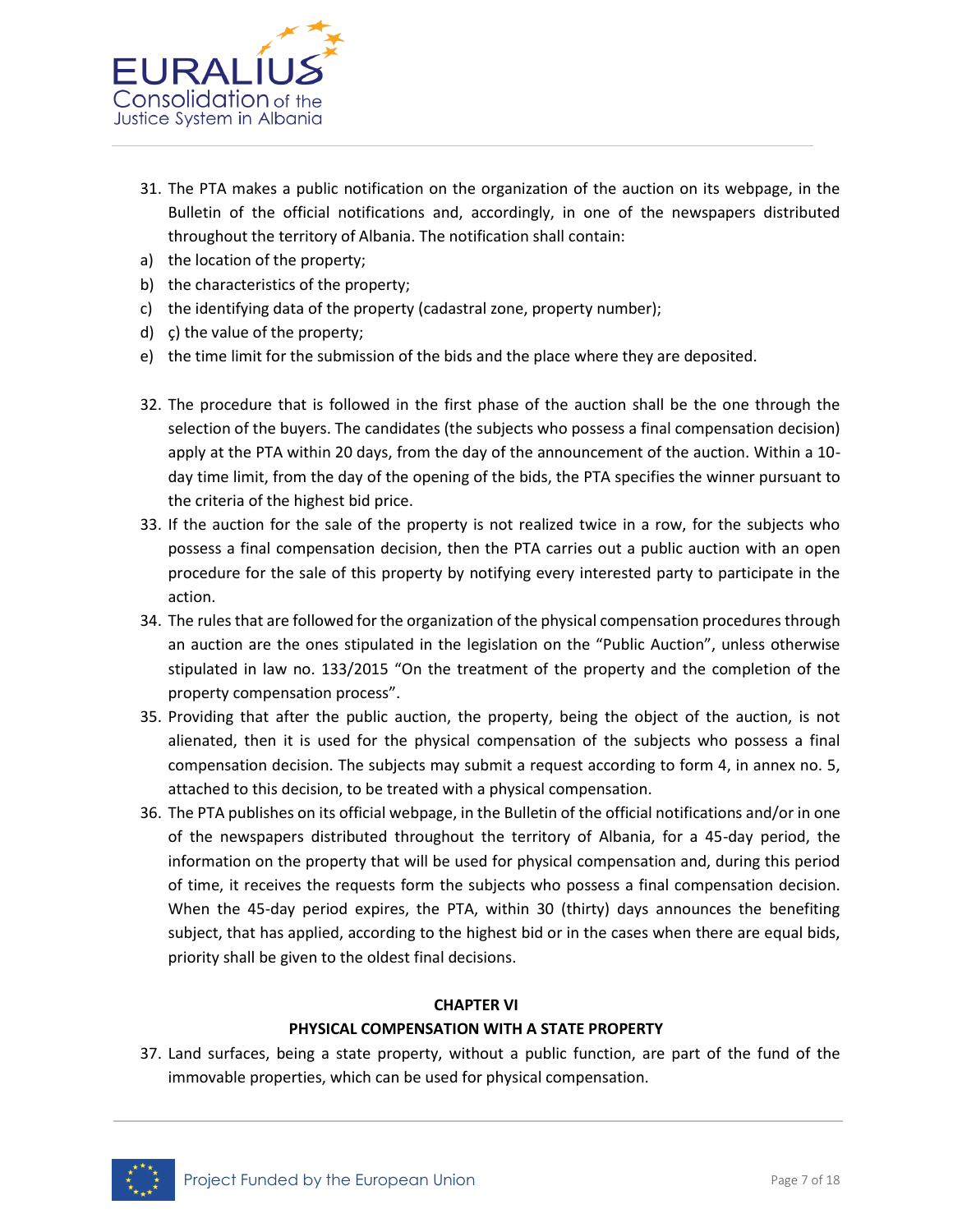

- 38. The PTA may use for physical compensation with a state property, assets which, in the immovable property registration office, result to be in the ownership of the state and meet at least one of the following conditions:
	- a) The land shall be located between or next to the properties/property restituted with a final administrative or judicial decision;
	- b) The land shall not have a public function and shall not be categorized among the properties stipulated in article 25 of law no. 133/2015 "On property treatment and the completion of the property compensation process";
	- c) The land shall not have a value higher than the evaluation of the land recognized for compensation, referred to letter "a", paragraph 2 of this decision.
	- ç) The land, physically, with the certification of the body competent for the planning and development of the territory, shall not impact the infrastructure or any future public development.
- 39. The interested subjects, that possess a final decision, which recognizes the right for the restitution and compensation of the property, that benefit a physical compensation, according to this chapter, shall submit:
	- a) the request for the physical compensation with the state property, at the PTA;
	- b) accordingly, the final decision of the RCPA, the former RRCPO, the former RCPC or the respective judicial decision, which recognizes the right for the restitution and compensation of the property, accompanied with the plan-location of the decision;
	- c) the certification for the immovable property registration offices on the legal status of the property that is requested, accompanied with the property card and the index map;
	- ç) the certification from the municipality that the land property, according to the study and/or the factual condition, does not have a public function.
- 40. Within 30 days form the submission of the request, after the PTA reviews it and verifies that the conditions mentioned in paragraphs 31, 32 and 33 of this decision are met and that the documents stipulated in this decision are valid and correct, it follows the following steps for the realization of this procedure:
	- a) makes the publication of the land data on the official webpage of the institution, in the Bulletin of the official notifications and/or in the media, according to the specified category and value, stipulating as the time limit for the submission of the requests by the other subjects, that may meet the above requests, 30 days from the date of publication;
	- b) accepts all the requests submitted within the 30-day time limit for this land and reviews them within 45 days;
	- c) makes a decision on the physical compensation on the state property, according to this decision, complying with the order of the preference as follows:
		- I. the land shall be given as a physical compensation to the expropriated subject, to whom this land has been recognized, but it has not been restituted, because at the

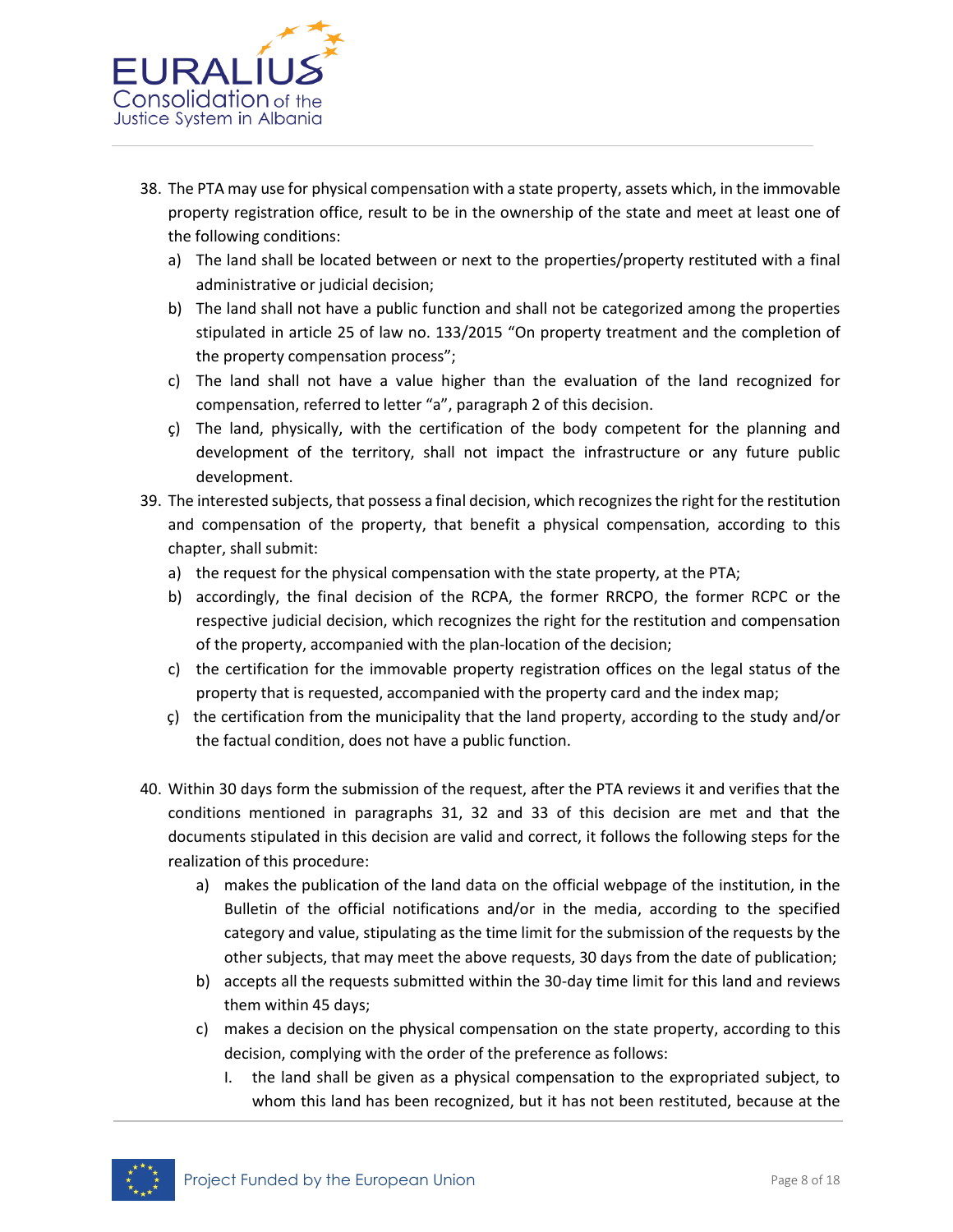

moment of the issuance of the respective decision, the land was considered occupied, or due to legal limitations;

- II. the land shall be given to the expropriated subject, if the subject meets the conditions stipulated in letter "a" paragraph 32 of this decision;
- III. the land shall be given to the other expropriated subjects if there are no applicants, according to the priorities mentioned above and if the condition stipulated in letter "c" paragraph 32 of this decision shall be completed.

The PTA sends for registration the compensation decision to the respective local immovable property registration office.

- 41. Submission of false data or hiding the data from the expropriated subjects, pursuant to this decision, causes the immediate exclusion of these subjects from the compensation procedure and charges them with criminal liabilities, according to the legislation into force.
- 42. Decision no. 257, dated 11.4.2007 of the Council of Ministers "On the criteria and physical compensation procedure with state lands of the expropriated subjects, in some special cases" shall be repealed.
- 43. The Ministry of Justice and the Property Treatment Agency shall be responsible for the implementation of this decision.

This decision enters into force after the publication in the Official Journal.

**PRIME MINISTER EDI RAMA In absentia and on behalf of DEPUTY PRIME MINISTER NIKO PELESHI**

MINISTER OF JUSTICE YLLI MANJANI

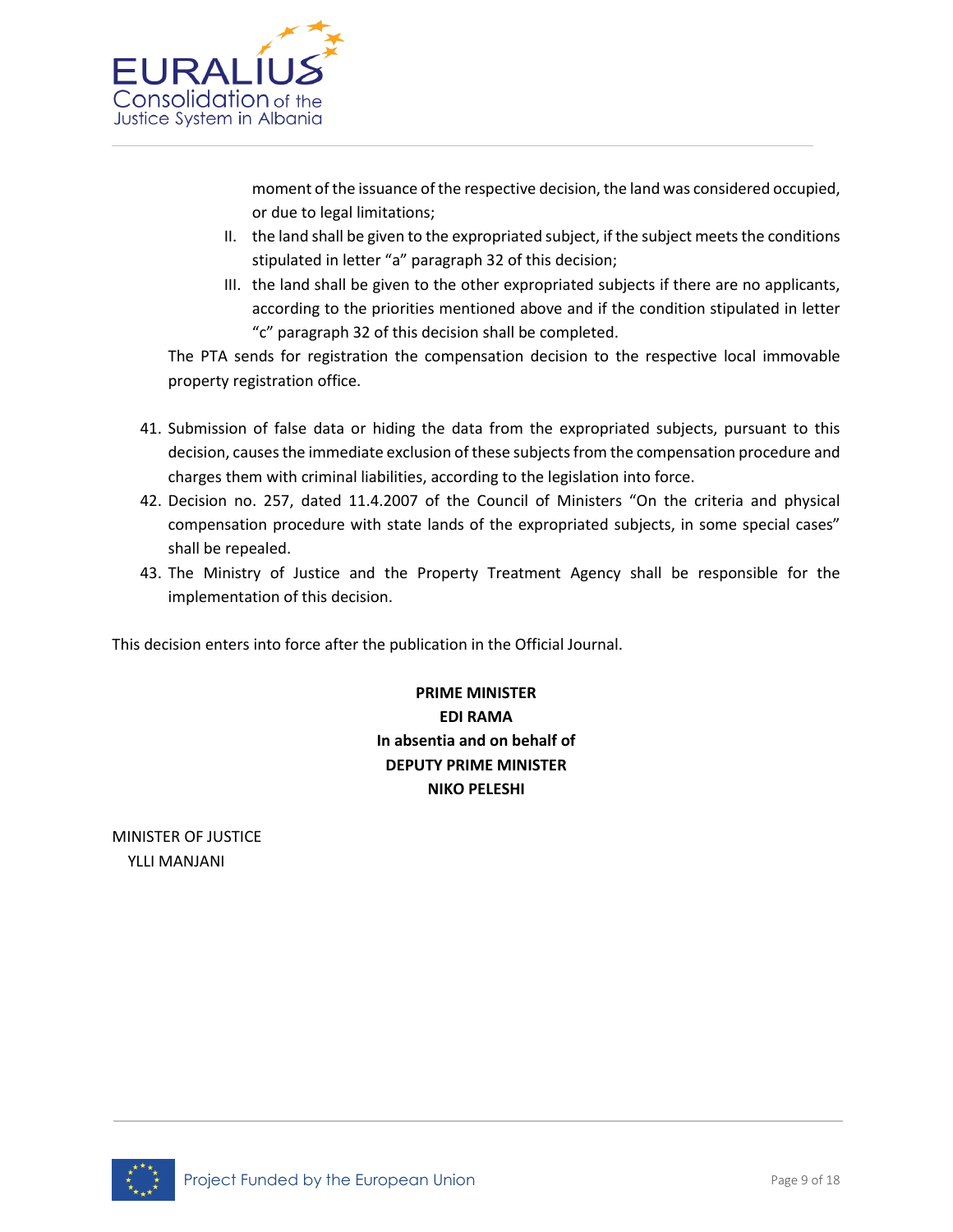



Funded by the European Union

| Cardinal No. | llegible | <b>Illegible</b> | llegible | Municipality | City/Village | (Expropriated subject)<br>Name | <b>Illegible</b> | (Expropriated subject)<br>Last Name | (Illegible)<br>Name | Father's name | (Expropriated subject)<br>Last Name | (Expropriated subject)<br>Name | Father's name | (Applicant)<br>Last name | Decision no. of the<br>PRCC/RPRCO | Ⴆ<br>Date of the decision<br>the PRCC/RPRCO | Month of the decision<br>of the PRCC/RPRCO | Year of the decision of<br>the PRCC/RPRCO |
|--------------|----------|------------------|----------|--------------|--------------|--------------------------------|------------------|-------------------------------------|---------------------|---------------|-------------------------------------|--------------------------------|---------------|--------------------------|-----------------------------------|---------------------------------------------|--------------------------------------------|-------------------------------------------|
|              |          |                  |          |              |              |                                |                  |                                     |                     |               |                                     |                                |               |                          |                                   |                                             |                                            |                                           |
|              |          |                  |          |              |              |                                |                  |                                     |                     |               |                                     |                                |               |                          |                                   |                                             |                                            |                                           |
|              |          |                  |          |              |              |                                |                  |                                     |                     |               |                                     |                                |               |                          |                                   |                                             |                                            |                                           |
|              |          |                  |          |              |              |                                |                  |                                     |                     |               |                                     |                                |               |                          |                                   |                                             |                                            |                                           |
|              |          |                  |          |              |              |                                |                  |                                     |                     |               |                                     |                                |               |                          |                                   |                                             |                                            |                                           |
|              |          |                  |          |              |              |                                |                  |                                     |                     |               |                                     |                                |               |                          |                                   |                                             |                                            |                                           |
|              |          |                  |          |              |              |                                |                  |                                     |                     |               |                                     |                                |               |                          |                                   |                                             |                                            |                                           |
|              |          |                  |          |              |              |                                |                  |                                     |                     |               |                                     |                                |               |                          |                                   |                                             |                                            |                                           |
|              |          |                  |          |              |              |                                |                  |                                     |                     |               |                                     |                                |               |                          |                                   |                                             |                                            |                                           |

Ministry of Justice, Boulevard "Zogu I" Tirana, Albania Tel: +355 4 22 40 333 E-mail: info@euralius.eu Web: www.euralius.eu

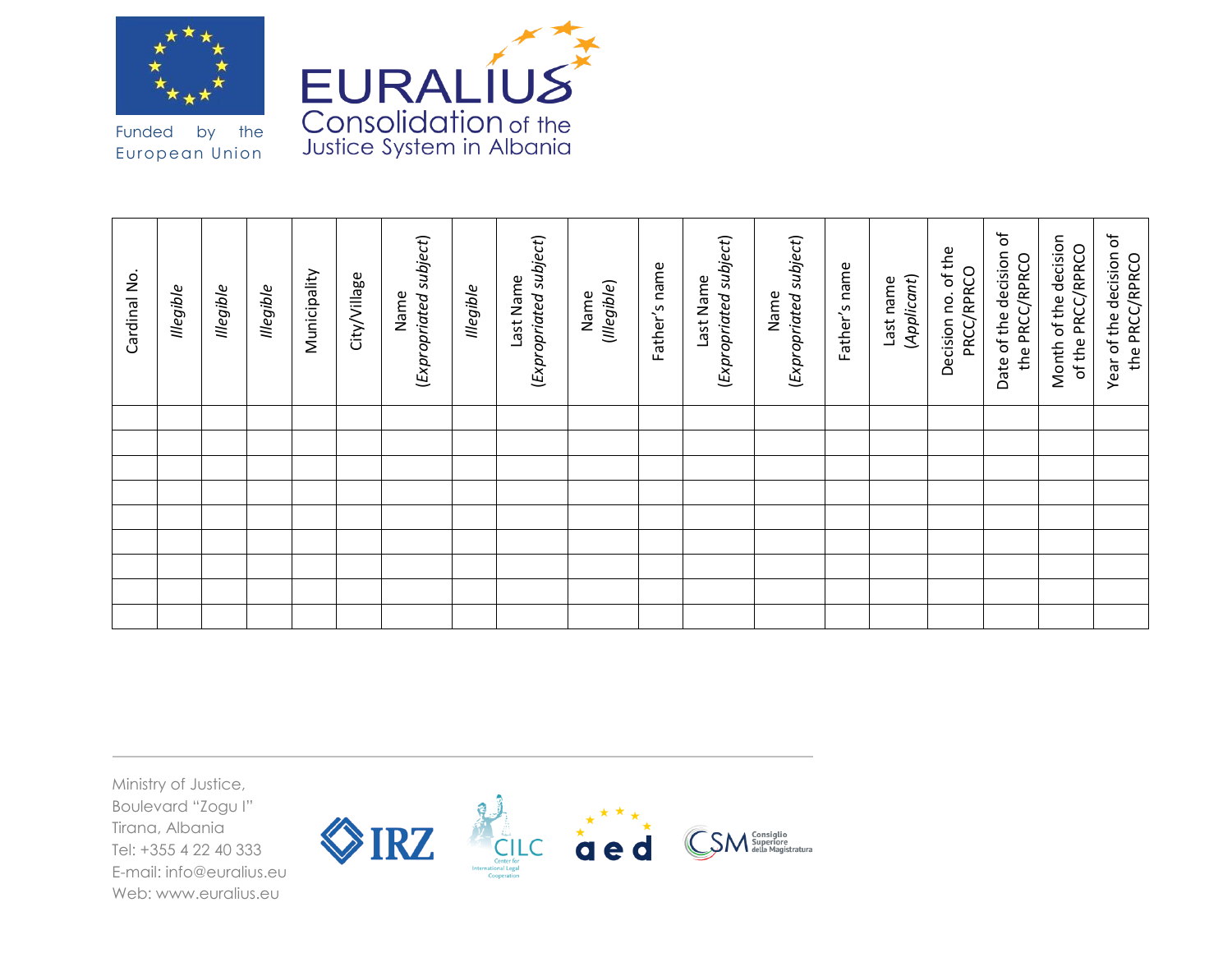

| llegible | Restituted surface | Compensated surface | Preemption right | $\sigma$<br>Decision no.<br>PRCA/PTA | Date of the decision of<br>PRCA/PTA | Month of the decision<br>of PRCA/PTA | Year of the decision of<br>PRCA/PTA | Unrecognized surface<br>Recognized/ | Restituted surface | compensated M2<br>Surf. to be | Decision of F.I.Court | <b>Illegible</b> | Decision of High Court | <b>Illegible</b> |
|----------|--------------------|---------------------|------------------|--------------------------------------|-------------------------------------|--------------------------------------|-------------------------------------|-------------------------------------|--------------------|-------------------------------|-----------------------|------------------|------------------------|------------------|
|          |                    |                     |                  |                                      |                                     |                                      |                                     |                                     |                    |                               |                       |                  |                        |                  |
|          |                    |                     |                  |                                      |                                     |                                      |                                     |                                     |                    |                               |                       |                  |                        |                  |
|          |                    |                     |                  |                                      |                                     |                                      |                                     |                                     |                    |                               |                       |                  |                        |                  |
|          |                    |                     |                  |                                      |                                     |                                      |                                     |                                     |                    |                               |                       |                  |                        |                  |
|          |                    |                     |                  |                                      |                                     |                                      |                                     |                                     |                    |                               |                       |                  |                        |                  |
|          |                    |                     |                  |                                      |                                     |                                      |                                     |                                     |                    |                               |                       |                  |                        |                  |
|          |                    |                     |                  |                                      |                                     |                                      |                                     |                                     |                    |                               |                       |                  |                        |                  |
|          |                    |                     |                  |                                      |                                     |                                      |                                     |                                     |                    |                               |                       |                  |                        |                  |
|          |                    |                     |                  |                                      |                                     |                                      |                                     |                                     |                    |                               |                       |                  |                        |                  |

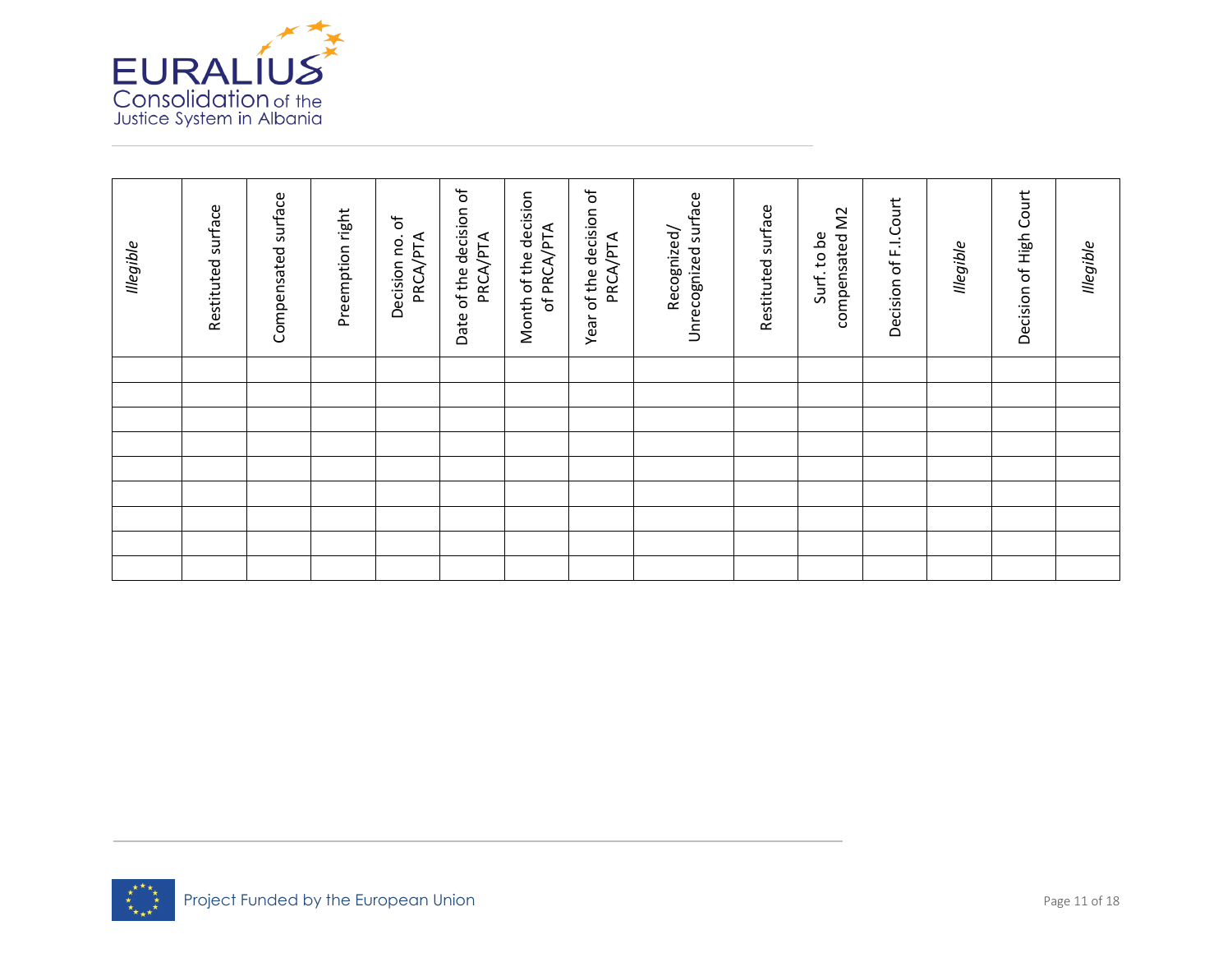

|               | Final restituted surface           |                   |               | Final surface to be<br>compensated | Property current cadastral category |                                  |                                                     |                                            |                                    |           |  |  |
|---------------|------------------------------------|-------------------|---------------|------------------------------------|-------------------------------------|----------------------------------|-----------------------------------------------------|--------------------------------------------|------------------------------------|-----------|--|--|
| Surface<br>m2 | Cadastral<br>category<br>of origin | Cadastral<br>zone | Surface<br>m2 | Cadastral<br>category<br>of origin | Cadastral<br>zone                   | Cadastral<br>category<br>as land | Cadastral<br>category<br>as<br>agricultural<br>land | Cadastral<br>category as<br>pasture/meadow | Cadastral<br>category<br>as forest | Illegible |  |  |
|               |                                    |                   |               |                                    |                                     |                                  |                                                     |                                            |                                    |           |  |  |
|               |                                    |                   |               |                                    |                                     |                                  |                                                     |                                            |                                    |           |  |  |
|               |                                    |                   |               |                                    |                                     |                                  |                                                     |                                            |                                    |           |  |  |
|               |                                    |                   |               |                                    |                                     |                                  |                                                     |                                            |                                    |           |  |  |
|               |                                    |                   |               |                                    |                                     |                                  |                                                     |                                            |                                    |           |  |  |
|               |                                    |                   |               |                                    |                                     |                                  |                                                     |                                            |                                    |           |  |  |
|               |                                    |                   |               |                                    |                                     |                                  |                                                     |                                            |                                    |           |  |  |
|               |                                    |                   |               |                                    |                                     |                                  |                                                     |                                            |                                    |           |  |  |

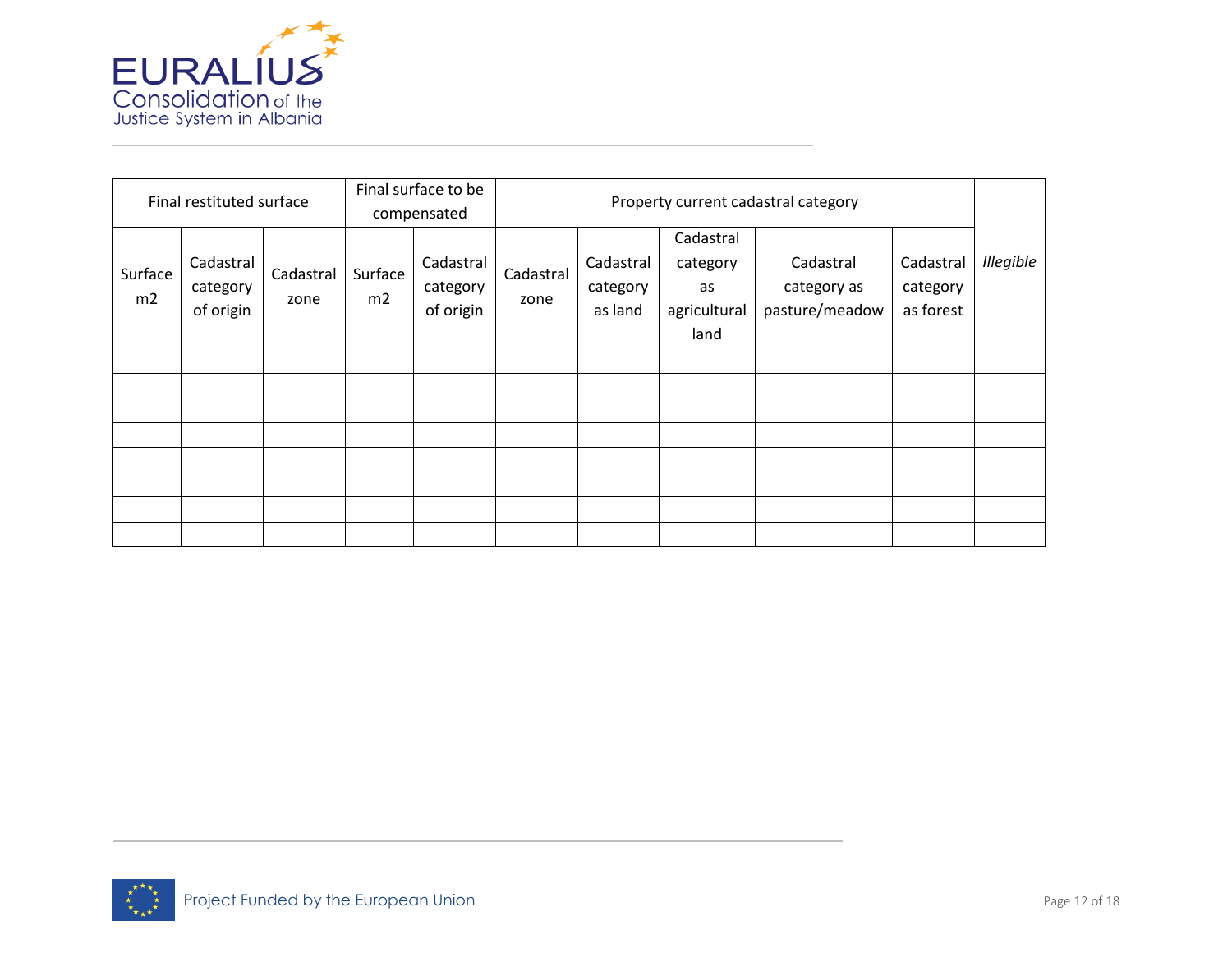

Funded by the European Union



**Annex no. 2 FORM NO. 1**

## **APPLICATION FOR FINANCIAL/PHYSICAL COMPENSATION**

| Date when the request was submitted: Date when the request was submitted:        |  |
|----------------------------------------------------------------------------------|--|
| Name/father's name/last name of the subject who submits the request:             |  |
| Tel:<br><u> 1980 - John Stone, Amerikaansk politiker (</u>                       |  |
|                                                                                  |  |
| Name/father's name/last name of the expropriated subject: ______________________ |  |
|                                                                                  |  |

I require to apply for: (*mark inside the square*)

- 1. Financial compensation
- 2. Physical compensation

Please, find attached the following documentation:

- 1. The request for financial/physical compensation
- 2. Confirmation from the respective LIPRO on the legal condition of the property that is compensated and if the right of preemption has been exercised or not
- 3. Certification from the competent court if the final compensation decision or its evaluation has been appealed or not through judicial ways
- 4. Inheritance attestation if the circle of heirs has changed
- 5. A power of attorney signed by all the legal heirs, where the right to withdraw the financial amount, on their behalf, shall be as a necessary right
- 6. Certification on the number of the bank account
- 7. Certification if the subjects have benefited or not from the provisions on the division of the agricultural land
- 8. Identification document
- 9. Payment mandate

Ministry of Justice, Boulevard "Zogu I" Tirana, Albania Tel: +355 4 22 40 333 E-mail: info@euralius.eu Web: www.euralius.eu

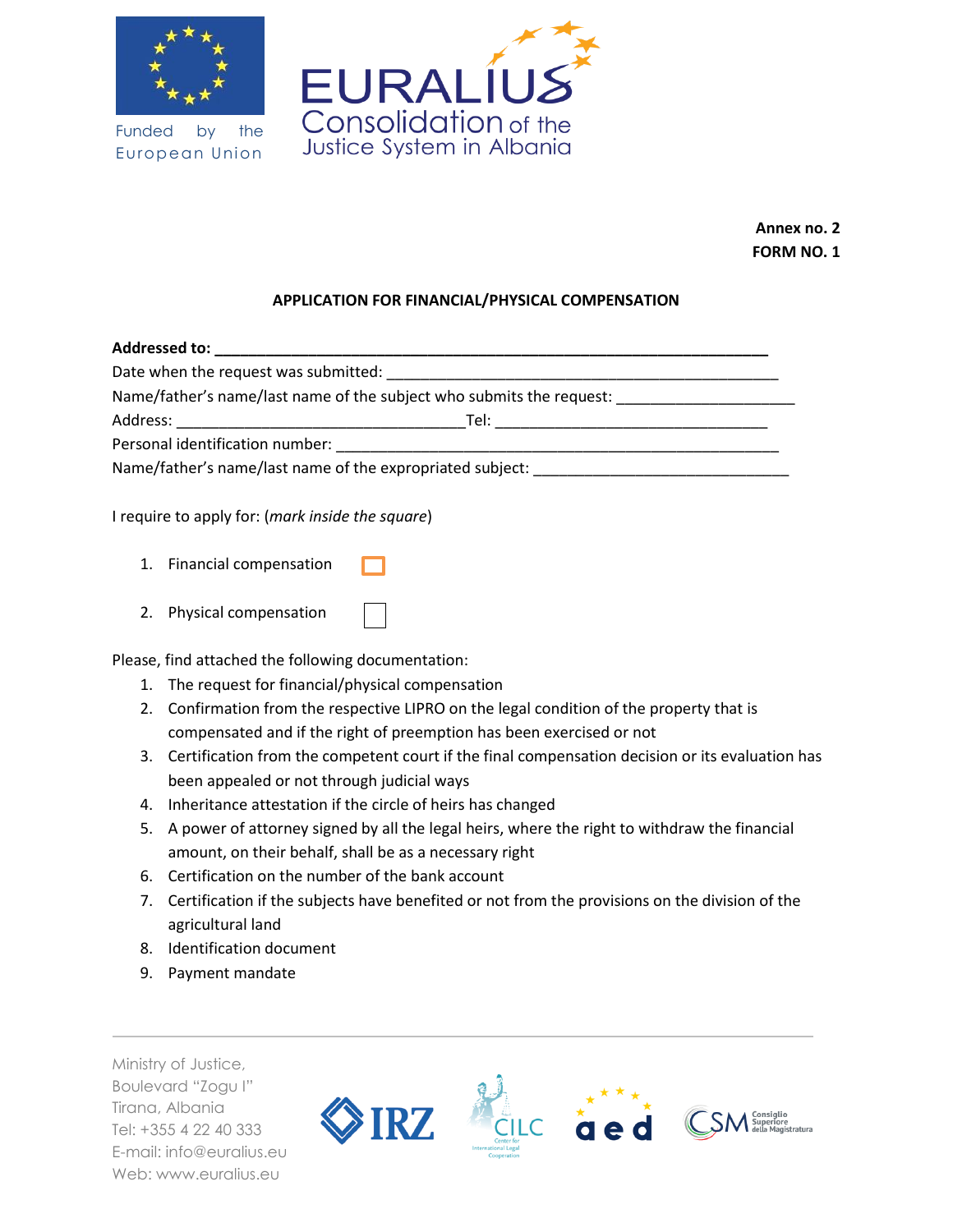

I, the undersigned, The undersigned, and the declare with full legal responsibility that I agree to apply regarding the criteria for compensation and the conditions stipulated in decision no. \_\_\_\_, dated \_\_\_\_\_, of the Council of Ministers.

> **Annex no. 3 FORM NO. 2**

### **APPLICATION FOR FINANCIAL COMPENSATION WITH A SPECIAL REQUEST**

| Addressed to: _________________                                                                                                                                                                                                                                                                                                                                                                   |                                                                                                               |  |  |  |  |  |  |  |
|---------------------------------------------------------------------------------------------------------------------------------------------------------------------------------------------------------------------------------------------------------------------------------------------------------------------------------------------------------------------------------------------------|---------------------------------------------------------------------------------------------------------------|--|--|--|--|--|--|--|
| Date when the request was submitted: $\frac{1}{\sqrt{1-\frac{1}{\sqrt{1-\frac{1}{\sqrt{1-\frac{1}{\sqrt{1-\frac{1}{\sqrt{1-\frac{1}{\sqrt{1-\frac{1}{\sqrt{1-\frac{1}{\sqrt{1-\frac{1}{\sqrt{1-\frac{1}{\sqrt{1-\frac{1}{\sqrt{1-\frac{1}{\sqrt{1-\frac{1}{\sqrt{1-\frac{1}{\sqrt{1-\frac{1}{\sqrt{1-\frac{1}{\sqrt{1-\frac{1}{\sqrt{1-\frac{1}{\sqrt{1-\frac{1}{\sqrt{1-\frac{1}{\sqrt{1-\frac{$ |                                                                                                               |  |  |  |  |  |  |  |
|                                                                                                                                                                                                                                                                                                                                                                                                   | Name/father's name/last name of the subject who submits the request:                                          |  |  |  |  |  |  |  |
|                                                                                                                                                                                                                                                                                                                                                                                                   | Tel: with the contract of the contract of the contract of the contract of the contract of the contract of the |  |  |  |  |  |  |  |
| Personal identification number:                                                                                                                                                                                                                                                                                                                                                                   |                                                                                                               |  |  |  |  |  |  |  |
|                                                                                                                                                                                                                                                                                                                                                                                                   | Name/father's name/last name of the expropriated subject:                                                     |  |  |  |  |  |  |  |

I require to apply for: (*mark inside the square*)

- 1. Financial compensation within a year
- 2. Financial compensation within 3 years
- 3. Financial compensation within 5 years

Please, find attached the following documentation:

- 1. Special request for financial compensation
- 2. Evaluation of the financial evaluation
- 3. Confirmation from the respective LIPRO on the legal condition of the property which is compensated and if the right of preemption has been exercised or not
- 4. Certification from the competent court if the final compensation decision or its evaluation has been appealed or not through judicial ways
- 5. Inheritance attestation if the circle of heirs has changed
- 6. A power of attorney signed by all the legal heirs, where the representative shall have the to apply for compensation and shall have the right to withdraw the financial amount, on their behalf
- 7. Certification on the number of the bank account
- 8. Certification if the subjects have benefited or not from the provisions on the division of the agricultural land
- 9. Identification document
- 10. Payment mandate

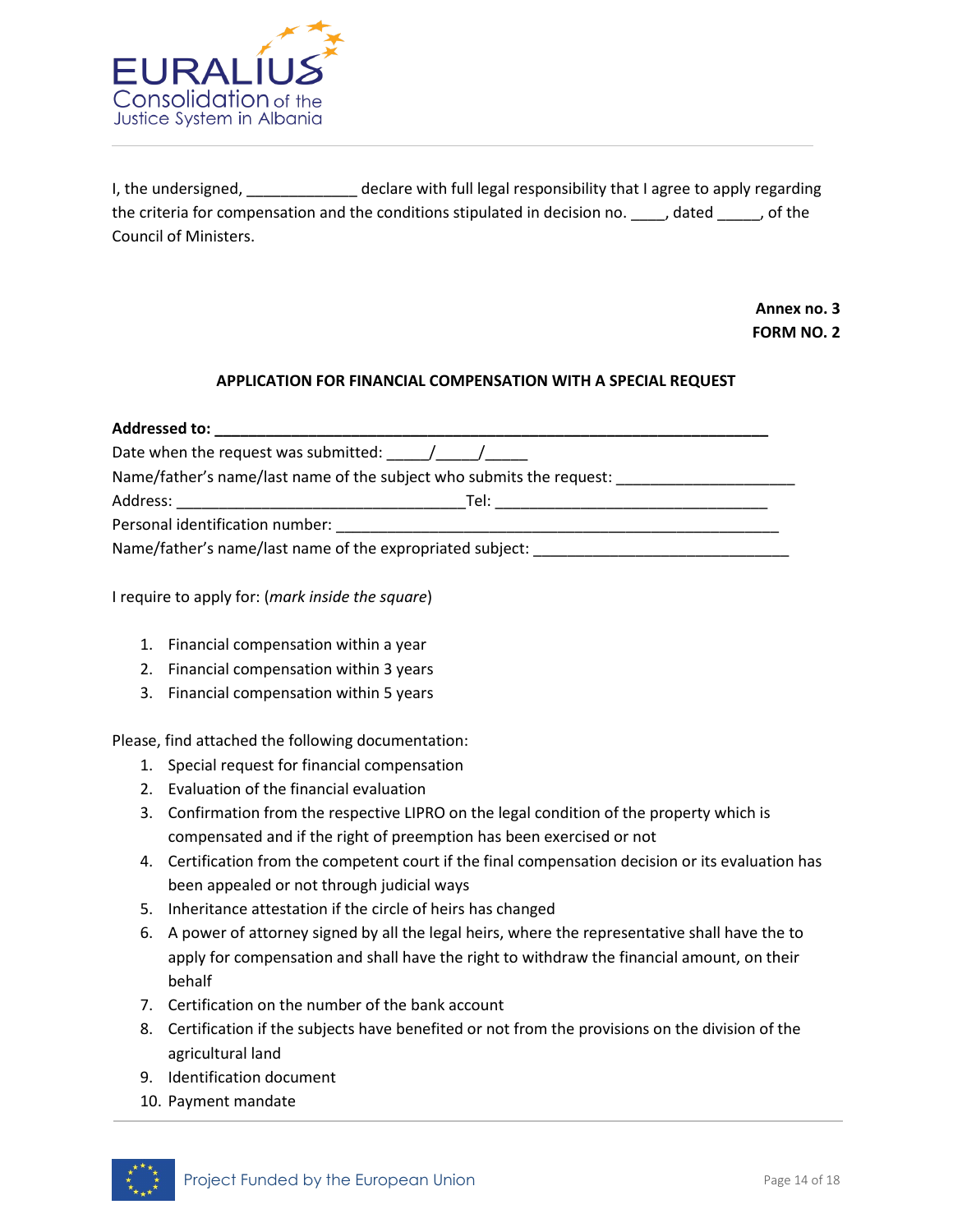

I, the undersigned, \_\_\_\_\_\_\_\_\_\_\_\_\_\_ declare with full legal responsibility that I accept and agree to apply regarding the criteria for compensation and the conditions stipulated in decision no. \_\_\_\_\_/\_\_\_\_\_, by providing the financial evaluation of the decision to become a part of this procedure.

**Applicant's signature: \_\_\_\_\_\_\_\_\_\_\_\_\_\_\_\_\_\_\_\_\_\_\_\_\_\_**

The submission of false data or hiding the data shall cause the immediate exclusion from any further procedure as well as the criminal liability according to the law.

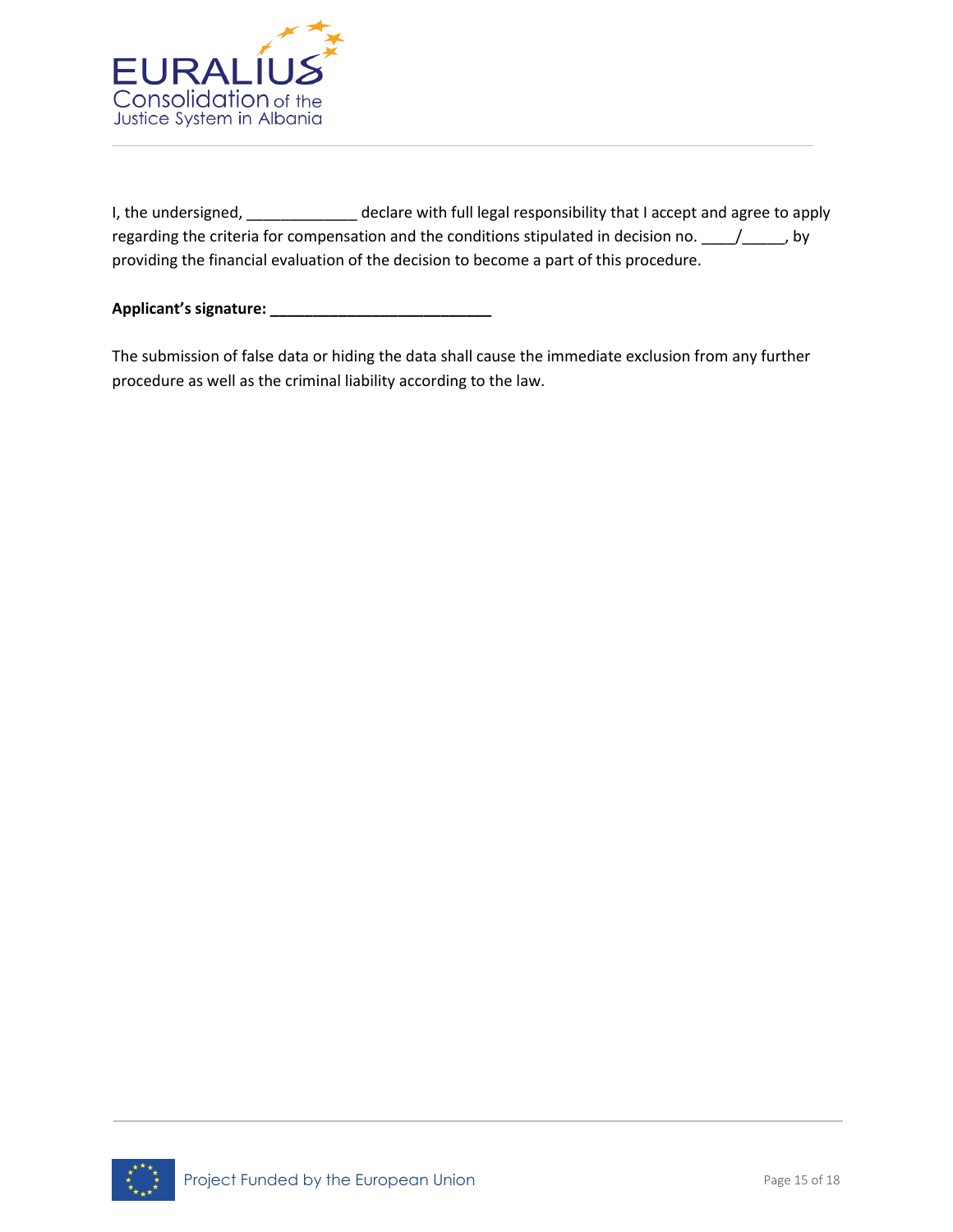

**Annex no. 4 FORM NO. 3**

#### **APPLICATION FOR PHYSICAL COMPENSATION WITH AN AUCTION**

| Addressed to: _________________                                      |  |
|----------------------------------------------------------------------|--|
| Date when the request was submitted: $\sqrt{2\pi}$                   |  |
| Name/father's name/last name of the subject who submits the request: |  |
|                                                                      |  |
|                                                                      |  |
| Name/father's name/last name of the expropriated subject:            |  |

I require to apply for: (*mark inside the square*)

Physical compensation with an auction

Please, find attached the following documentation:

- 1. Special request for physical compensation with an auction
- 2. Confirmation from the respective LIPRO on the legal condition of the property which is compensated and if the right of preemption has been exercised or not
- 3. Certification from the competent court if the final compensation decision or its evaluation has been appealed or not through judicial ways
- 4. Inheritance attestation if the circle of heirs has changed
- 5. A power of attorney signed by all the legal heirs
- 6. Certification on the number of the bank account
- 7. Certification if the subjects have benefited or not from the provisions on the division of the agricultural land
- 8. Identification document
- 9. Payment mandate

I, the undersigned, \_\_\_\_\_\_\_\_\_\_\_\_\_\_\_ declare with full legal responsibility that I accept and agree to apply regarding the criteria for physical compensation with an auction and the conditions stipulated in the DCM no. \_\_\_\_\_.

**Applicant's signature: \_\_\_\_\_\_\_\_\_\_\_\_\_\_\_\_\_\_\_\_\_\_\_\_\_\_**

The submission of false data or hiding the data shall cause the immediate exclusion from any further procedure as well as the criminal liability according to the law.

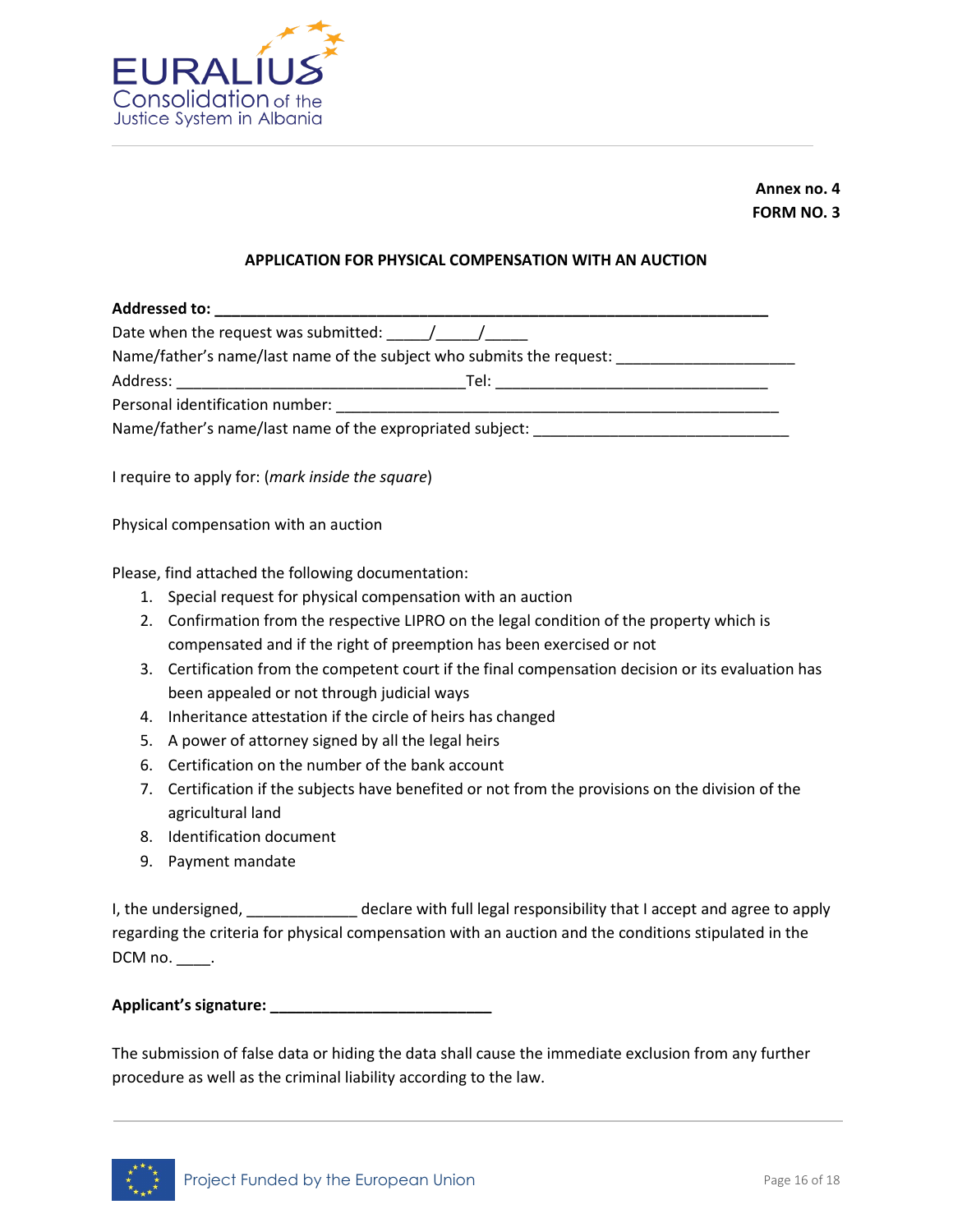

**Annex no. 5 FORM NO. 4**

#### **APPLICATION FOR PHYSICAL COMPENSATION**

| Addressed to: Analyzing the state of the state of the state of the state of the state of the state of the state of the state of the state of the state of the state of the state of the state of the state of the state of the                                                                                                                                                                    |                                                                      |  |  |  |  |  |  |
|---------------------------------------------------------------------------------------------------------------------------------------------------------------------------------------------------------------------------------------------------------------------------------------------------------------------------------------------------------------------------------------------------|----------------------------------------------------------------------|--|--|--|--|--|--|
| Date when the request was submitted: $\frac{1}{\sqrt{1-\frac{1}{\sqrt{1-\frac{1}{\sqrt{1-\frac{1}{\sqrt{1-\frac{1}{\sqrt{1-\frac{1}{\sqrt{1-\frac{1}{\sqrt{1-\frac{1}{\sqrt{1-\frac{1}{\sqrt{1-\frac{1}{\sqrt{1-\frac{1}{\sqrt{1-\frac{1}{\sqrt{1-\frac{1}{\sqrt{1-\frac{1}{\sqrt{1-\frac{1}{\sqrt{1-\frac{1}{\sqrt{1-\frac{1}{\sqrt{1-\frac{1}{\sqrt{1-\frac{1}{\sqrt{1-\frac{1}{\sqrt{1-\frac{$ |                                                                      |  |  |  |  |  |  |
|                                                                                                                                                                                                                                                                                                                                                                                                   | Name/father's name/last name of the subject who submits the request: |  |  |  |  |  |  |
| Address:                                                                                                                                                                                                                                                                                                                                                                                          | Tel:                                                                 |  |  |  |  |  |  |
| Personal identification number:                                                                                                                                                                                                                                                                                                                                                                   |                                                                      |  |  |  |  |  |  |
| Name/father's name/last name of the expropriated subject:                                                                                                                                                                                                                                                                                                                                         |                                                                      |  |  |  |  |  |  |

I require to apply for: (*mark inside the square*)

Physical compensation

Please, find attached the following documentation:

- 1. Request for physical compensation
- 2. Confirmation from the respective LIPRO on the legal condition of the property which is compensated and if the right of preemption has been exercised or not
- 3. Certification from the competent court if the final compensation decision or its evaluation has been appealed or not through judicial ways
- 4. Inheritance attestation if the circle of heirs has changed
- 5. A power of attorney signed by all the legal heirs, including the right to apply for compensation
- 6. Certification on the number of the bank account
- 7. Certification if the subjects have benefited or not from the provisions on the division of the agricultural land
- 8. Identification document
- 9. Payment mandate

I, the undersigned, \_\_\_\_\_\_\_\_\_\_\_\_\_\_ declare with full legal responsibility that I accept and agree to apply regarding the criteria for physical compensation and the conditions stipulated in DCM no. \_\_\_\_, date \_\_*\_\_\_\_\_\_\_\_\_\_\_\_*.

**Applicant's signature: \_\_\_\_\_\_\_\_\_\_\_\_\_\_\_\_\_\_\_\_\_\_\_\_\_\_**

The submission of false data or hiding the data shall cause the immediate exclusion from any further procedure as well as the criminal liability according to the law.